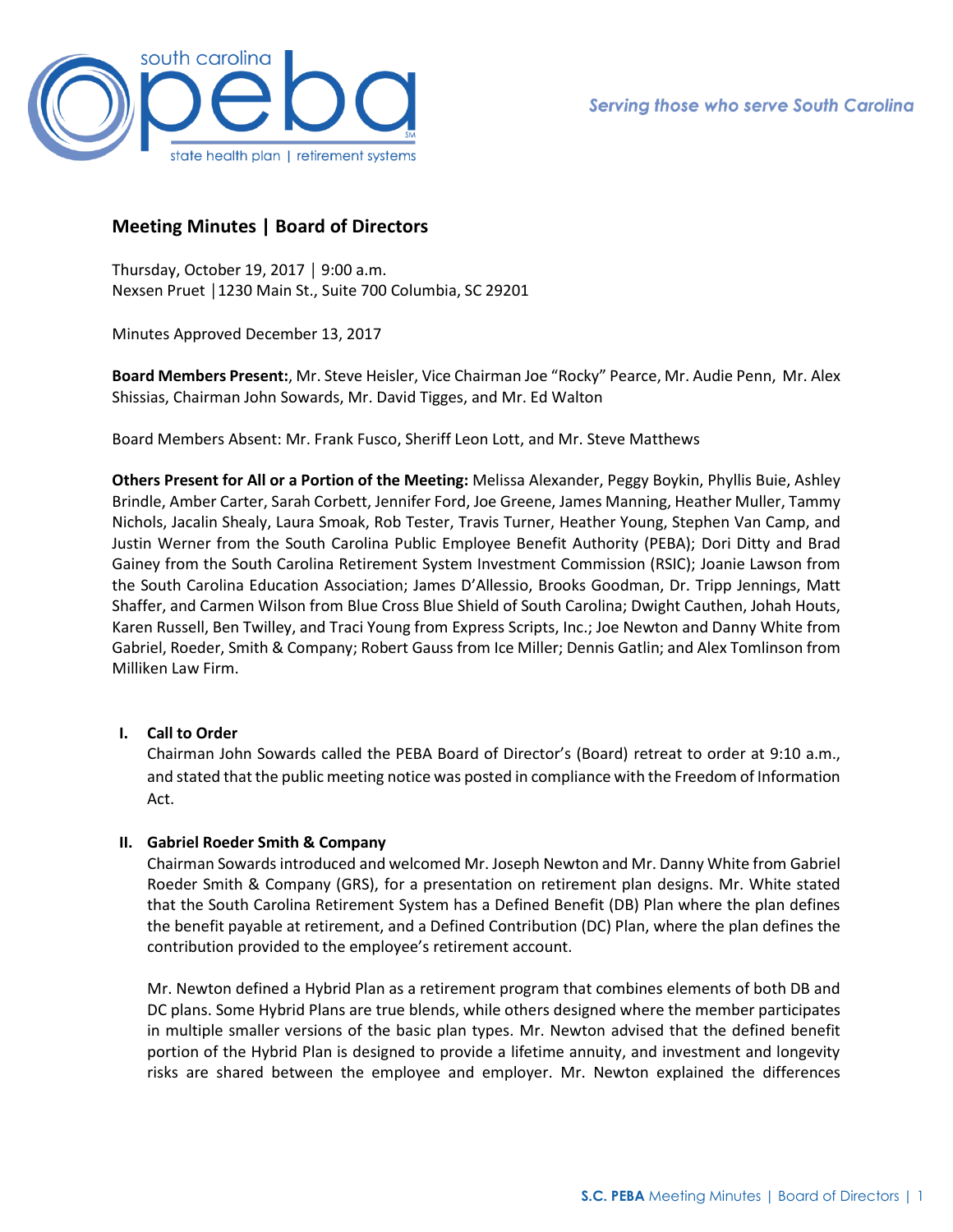between Stacked Hybrid Plans and Cash Balance Hybrid Plans, and described characteristics and advantages/disadvantages of Defined Contribution Plans versus alternative benefit structures.

Mr. Newton stated that programs with pooled assets and liabilities have distinct advantages such as achieving higher investment returns as compared to individual investors because of a broader universe of investments, professional management, and lower fees.

Mr. White concluded his presentation by providing examples of alternative benefit structures implemented by other states, and detailed a suggestion made by the PEW Charitable Trust that the South Carolina Retirement System become a Risk Managed Hybrid (RMH) Plan.

#### **III. Fiduciary Education- Ice Miller**

Mr. Robert Gauss, Partner, from Ice Miller, conducted a presentation on fiduciary education. Mr. Gauss stated that good fiduciary and ethical practices should follow the applicable South Carolina Code of Laws; the State Ethics Act; the PEBA Board's Ethics Policy; and the PEBA Board's Conflict of Interest Policy. Mr. Gauss reviewed the conflict of interest guidelines that Board members must follow, and stated that members of the PEBA Board should make reasonable efforts to avoid conflicts of interest and appearances of conflicts of interest.

Mr. Gauss described a fiduciary as any person who exercises any discretionary authority, control, or management of a plan, or exercises any authority, control, or disposition of its assets. A fiduciary also renders investment advice, and has any discretionary authority or discretionary responsibility in the administration of the plan. Mr. Gauss noted that the Board is one of multiple fiduciaries for the South Carolina Retirement Systems, and shares responsibility with the State Fiscal Accountability Authority (SFAA); the South Carolina Retirement System Investment Commission (RSIC); the State Treasurer; and the state Legislature. Mr. Gauss stated that the Board is also a fiduciary for the State Health Insurance and OPEB trust Funds; the State Optional Retirement Program; and the South Carolina Deferred Compensation Program.

Mr. Gauss discussed several sources of fiduciary principles including the Internal Revenue Code; The Employee Retirement Income Security Act (ERISA) which only applies to private plans but is an excellent resource; and the Uniform Management of Public Retirement Systems Act (UMPERSA).

Mr. Gauss also reviewed the Exclusive Benefit Rule; prohibited transactions for fiduciary principles; adherence to the Trust; and detailed the overall fiduciary principles – Duty of Care, Duty of Skill, Duty of Loyalty, and Duty of Impartiality.

Mr. Gauss explained the "Pay to Play" Securities and Exchange Commission rule adopted in 2010. The "Pay to Play rule prohibits investment advisors from providing advisory services, for compensation, for a period of two years following a political contribution to a public official or candidate who is in a position to influence the selection or retention of advisors to manage public pension funds or other government client assets.

Mr. Gauss concluded his presentation by discussing several recent lawsuits against other retirement plans, and challenges for the Board going forward.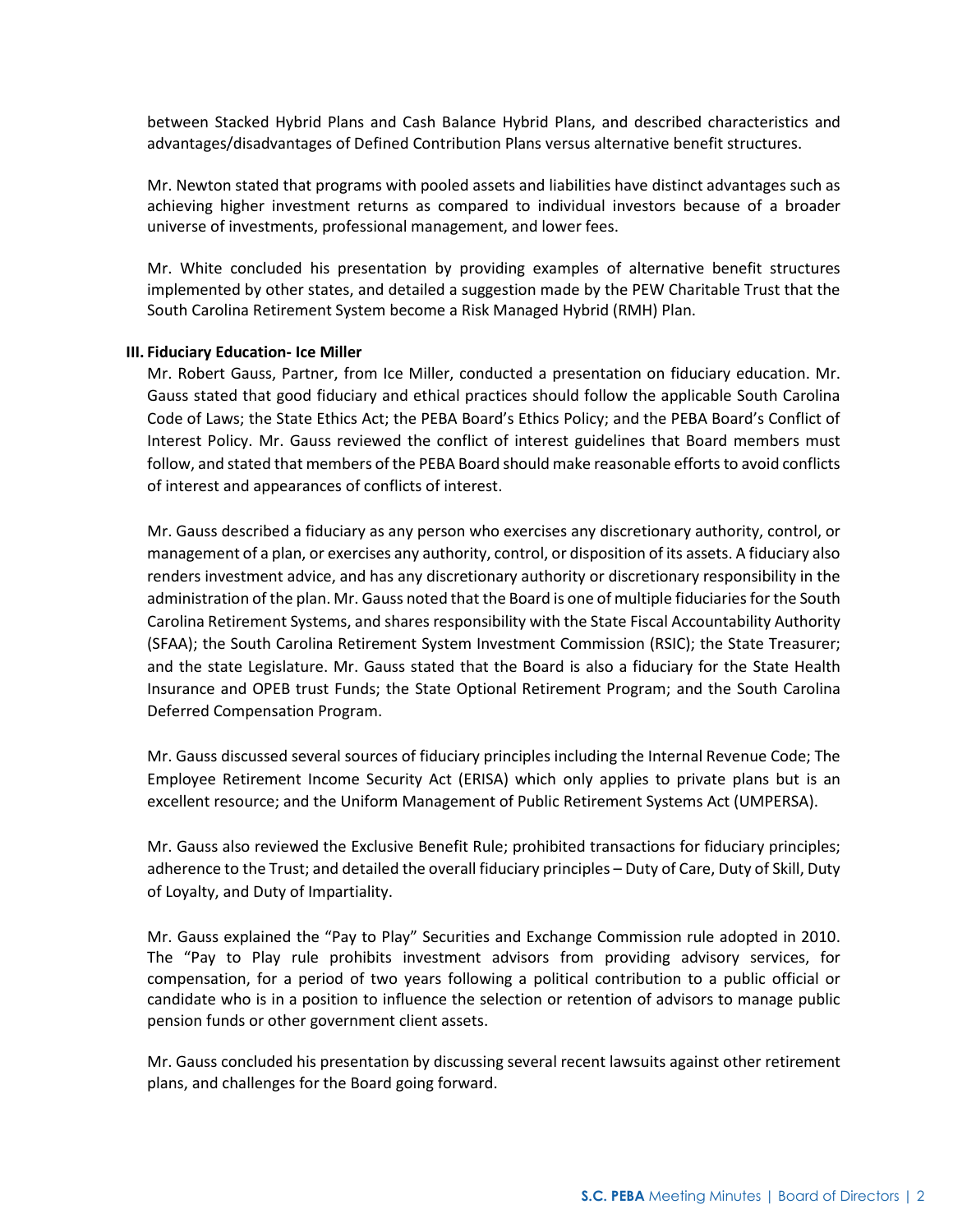## **IV. Ethics Training**

Mr. Stephen Van Camp, General Counsel, introduced Mr. Dennis Gatlin, Consultant, for an ethics presentation. Mr. Gatlin defined ethics as the study of "What do I Do?" while recognizing issues, judging possibilities, and acting appropriately. Mr. Gatlin discussed how ethics relates to PEBA's mission, vision, core values, and standards of conduct.

Mr. Gatlin stated that morality is a descriptive science that studies the way things operate or behave, and ethics studies the norms or standards by which things are measured. Ethics goes beyond "what is" to "what ought to be."

Mr. Gatlin described ethical behavior as how people behave when they are absolutely guaranteed no one will know what they have done. Ethical behavior is knowing the difference between what you have the right to do versus the right thing to do. It is beyond law to a stringent level of personal responsibility.

Mr. Gatlin outlined a seven step problem-solving process for an ethical dilemma:

- 1. **S**tatement State the problem exactly
- 2. **O**rigin Find the root cause
- 3. **L**ist Brainstorm solutions
- 4. **V**erify Pros and cons
- 5. **E**liminate Choose the best solution
- 6. **I**mplement Action is required
- 7. **T**est Is it working?

Mr. Gatlin also discussed how different generations have different approaches to workplace characteristics such as work ethic and values, communication, and motivation, and described how to emphasize ethics to different generations.

At the end of his presentation, Mr. Gatlin gave the Board an opportunity to discuss two ethics cases, and describe what they would do in the outlined situations.

## **V. Healthcare Landscape**

Ms. Sarah Corbett, Chief Operating Officer, introduced Dr. Tripp Jennings, Medical Director, and Mr. James D'Allessio, Vice President of Governmental Affairs, from Blue Cross Blue Shield of South Carolina, for a discussion regarding the healthcare landscape currently facing health plans. Mr. D'Allessio began the discussion which included information about health care reform options, and potential legislative changes at both national and state levels.

Dr. Jennings advised that multiple forces are currently transforming the healthcare landscape including: providers; health policy; employers; payer; and consumers.

Dr. Jennings stated that according to the Advisory Board Company, top healthcare executives are most concerned about: